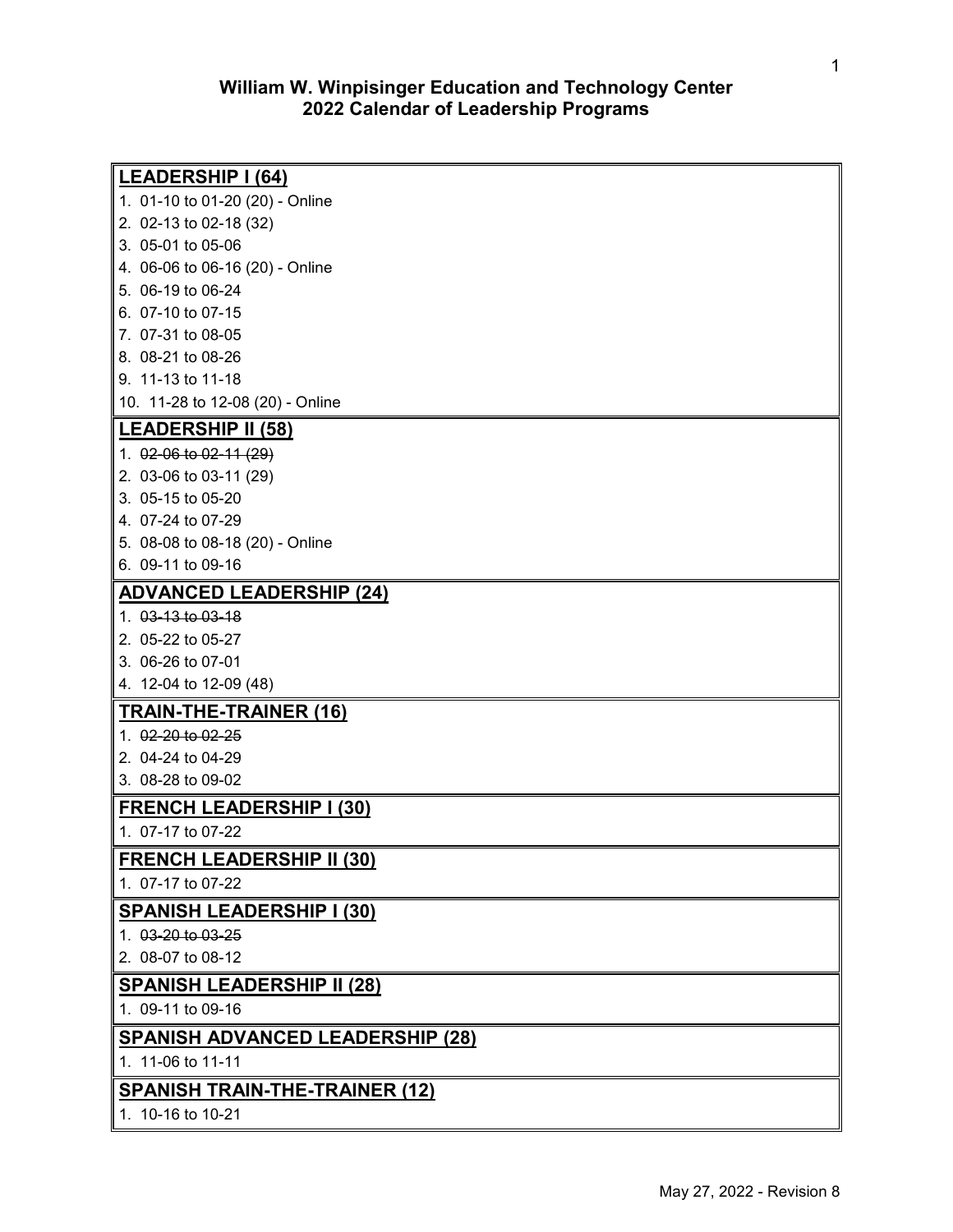# **William W. Winpisinger Education and Technology Center 2022 Calendar of Staff Programs**

| <b>ADVANCED ARBITRATION (18)</b>                                  |
|-------------------------------------------------------------------|
| 1. 08-28 to 09-02                                                 |
| <b>ADVANCED COLLECTIVE BARGAINING (24)</b>                        |
| 1. 01-30 to 02-04                                                 |
| <b>ARBITRATION (24)</b>                                           |
| 1. 04-03 to 04-08 (12)                                            |
| 2. 10-16 to 10-21                                                 |
| <b>COLLECTIVE BARGAINING (24)</b>                                 |
| 1. 03-27 to 04-01                                                 |
| <b>FIRST CONTRACT (24)</b>                                        |
| 1. 06-05 to 06-10                                                 |
| <b>FOUNDATIONAL SKILLS (32)</b>                                   |
| 1. 02-27 to 03-04                                                 |
| <b>LOCAL LODGE HISTORY PROJECT (22)</b>                           |
| 1. 11-06 to 11-11                                                 |
| <b>NEGOTIATING HEALTHCARE AND OTHER INSURANCE PROGRAMS (24)</b>   |
| 1. 05-09 to 05-11 - Online                                        |
| <b>NEGOTIATING RETIREMENT SECURITY PROGRAM (24)</b>               |
| 1. 04-18 to 04-20 - Online                                        |
| <b>NEGOTIATION PREPARATION FOR BARGAINING COMMITTEES</b>          |
| (Per Request of Territory General Vice President)                 |
| <b>ORGANIZING I PROGRAM (24)</b>                                  |
| 1. 02-20 to 02-25                                                 |
| 2. 03-27 to 04-01                                                 |
| 3. 12-11 to 12-16                                                 |
| <b>ORGANIZING I SPANISH PROGRAM (24)</b>                          |
| 1. 12-11 to 12-16                                                 |
| <b>ORGANIZING II PROGRAM (24)</b>                                 |
| 1. 05-22 to 05-27 Moved to 10-23 to 10-28                         |
| <b>ORGANIZING FIELD EDUCATION MODULES: TRAIN-THE-TRAINER (24)</b> |
| 1. 07-17 to 07-22                                                 |
| <b>SERVICE CONTRACT ACT (24)</b>                                  |
| 1. 05-15 to 05-20                                                 |
|                                                                   |
| <b>CANADIAN LABOUR STAFF (35)</b>                                 |

1. 06-05 to 06-10

# **CANADIAN PAC SYMPOSIUM (90)**

1. 04-03 to 04-08

# **CANDIAN WOMEN'S CONFERENCE (40)**

1. 10-23 to 10-28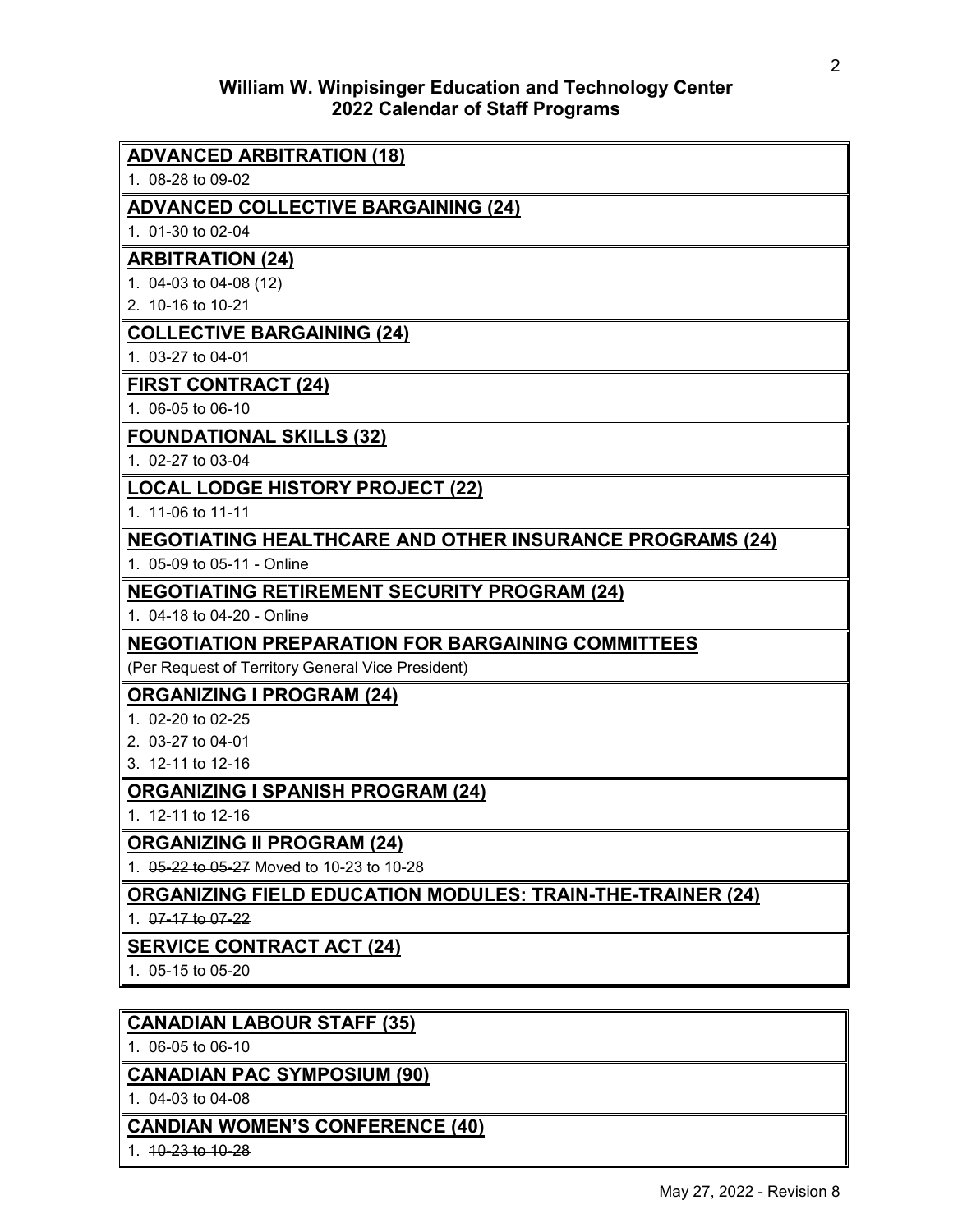# **William W. Winpisinger Education and Technology Center 2022 Calendar of Staff Programs**

# **IAM / EMPIRE STATE COLLEGE PARTNERSHIP PROGRAMS**

# **PORT OF ENTRY (24)**

1. 01-23 to 01-28 09-25 to 09-30

# **INTERMEDIATE ARTS & SCIENCES (24)**

1. 09-25 to 09-30

# **MASTERS DEGREE (13)**

1. 03-20 to 03-22

| <b>FIELD TRAINING PROGRAM</b> |  |  |
|-------------------------------|--|--|
| 1. 01-23 to 01-28             |  |  |
| 2. 02-27 to 03-04             |  |  |
| 3. 04-03 to 04-08             |  |  |
| 4. 04-10 to 04-15             |  |  |
| 5. 04-24 to 04-29             |  |  |
| 6. 06-12 to 06-17             |  |  |
| 7. 07-17 to 07-22             |  |  |
| 8. 10-16 to 10-21             |  |  |
| 9. 10-23 to 10-28             |  |  |
|                               |  |  |

10. 11-06 to 11-11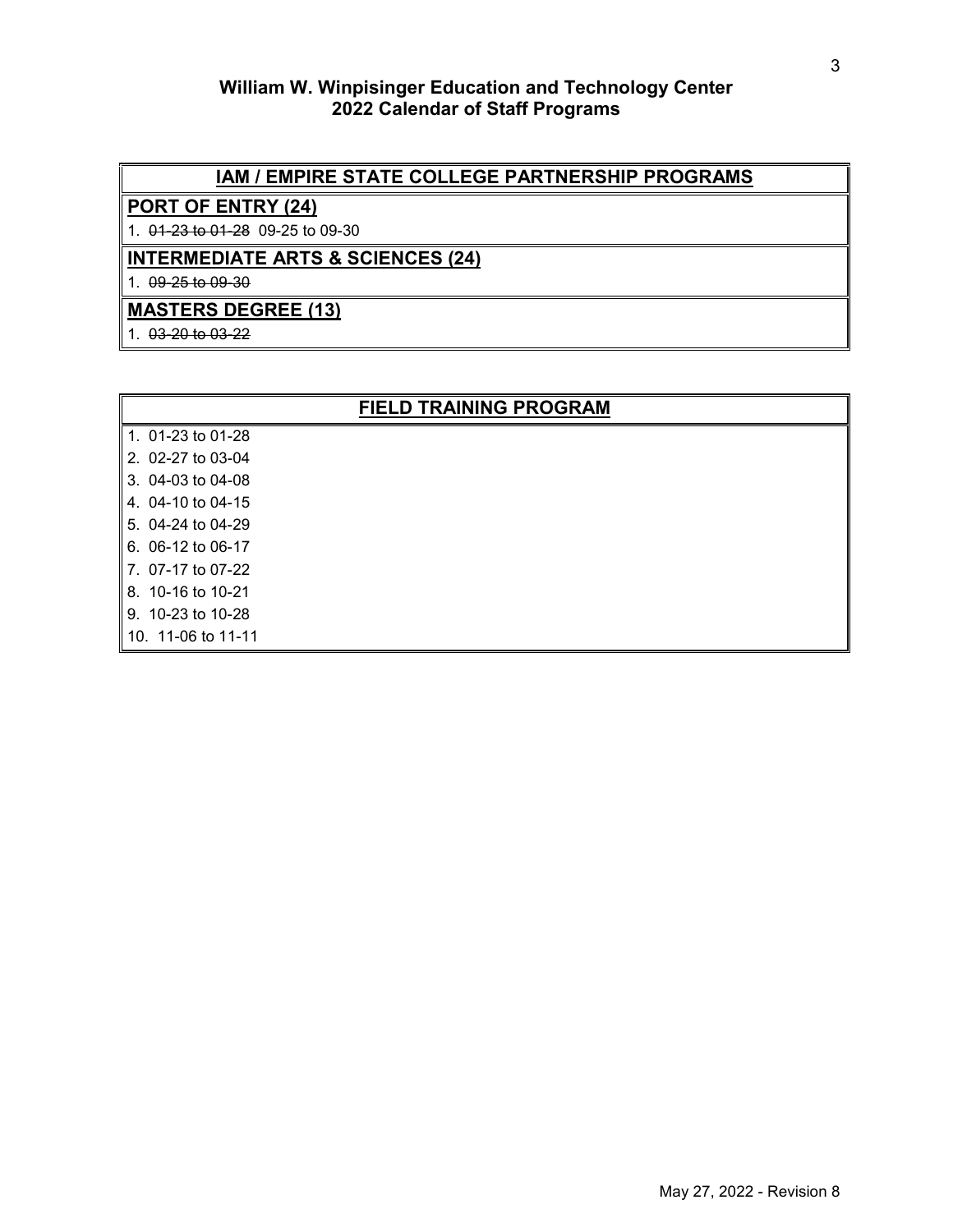### **William W. Winpisinger Education and Technology Center 2022 Calendar of Departmental Programs by Department**

### **COLLECTIVE BARGAINING & GOVERNMENT EMPLOYEES DEPARTMENT**

### **FEDERAL EMPLOYEES COLLECTIVE BARGAINING PROGRAM (28)**

1. 07-31 to 08-05

#### **FEDERAL EMPLOYEES PROGRAM (35)**

- 1. 07-24 to 07-29
- 2. 12-04 to 12-09

#### **FL1998 PASSPORT PROGRAM (26)**

1. 01-23 to 01-28 (36)

#### **FSC BASIC STEWARD TRAINING PROGRAM (26)**

1. 03-27 to 04-01

#### **FSC INTERMEDIATE STEWARD TRAINING PROGRAM (26)**

1. 10-16 to 10-21

#### **GEO BASIC STEWARD PROGRAM (26)**

1. 07-10 to 07-15

#### **HPWO**

1. 03-06 to 03-11 (17)

#### **VA COLLECTIVE BARGAINING PROGRAM (35)**

1. 06-05 to 06-10

# **COMMUNICATIONS DEPARTMENT**

## **BASIC COMMUNICATORS CLASS (33)**

1. 03-06 to 03-11

## **BASIC WEB DEVELOPMENT (33)**

1. 02-06 to 02-11

#### **ADVANCED COMMUNICATORS CLASS (28)**

1. 12-04 to 12-09

#### **COMMUNICATIONS FOR ORGANIZERS (33)**

1. 02-20 to 02-25

#### **GENERAL SECRETARY-TREASURER**

#### **FINANCIAL OFFICERS SEMINAR (32)**

- 1. 03-13 to 03-18
- 2. 04-24 to 04-29
- 3. 05-22 to 05-27
- 4. 06-19 to 06-24
- 5. 08-21 to 08-26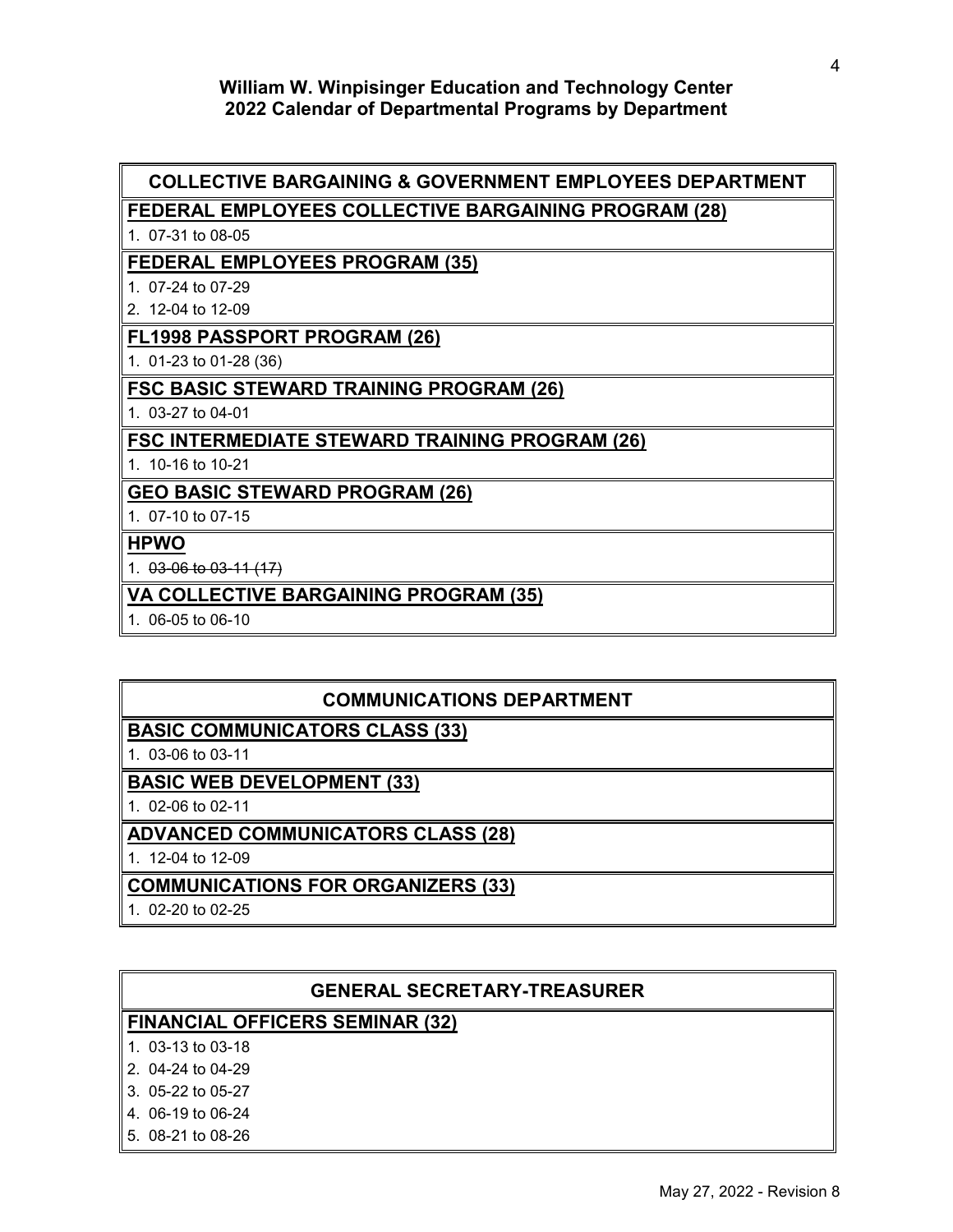## **William W. Winpisinger Education and Technology Center 2022 Calendar of Departmental Programs by Department**

# **POLITICAL & LEGISLATIVE DEPARTMENT**

#### **POLITICAL EDUCATION SEMINAR (50)**

1. 04-24 to 04-29

# **RETIREES & MEMBERSHIP ASSISTANCE EAP, YOUNG WORKERS, VETERANS, COMMUNITY SERVICES, DISASTER RELIEF DEPARTMENT**

# **EAP I PROGRAM (40)**

1. 02-27 to 03-04

### **EAP II PROGRAM (35)**

1. 10-16 to 10-21

### **EAP III PROGRAM (35)**

1. 11-06 to 11-11

# **IAM – CRITICAL INCIDENT RESPONSE TRAINING PROGRAM (35)**

- 1. 01-30 to 02-04
- 2. 12-11 to 12-16

# **RETIREES EDUCATION & STRATEGY PROGRAM (35)**

- 1. 04-10 to 04-15
- 2. 06-26 to 07-01

# **VETERAN'S SERVICES PROGRAM (25)**

- 1. 03-06 to 03-11
- 2. 08-28 to 09-02

# **SAFETY & HEALTH, APPRENTICESHIPS, SCHOLARSHIPS DEPARTMENT**

### **HAZMAT TRAINING (20)**

- 1. 03-13 to 03-18
- 2. 11-13 to 11-18

### **SAFETY & HEALTH CONFERENCE (90)**

1. 08-07 to 08-12 Moved to 08-14 to 08-19 (55)

# **SAFETY AND HEALTH TRAIN-THE-TRAINER (18)**

1. 02-13 to 02-18

# **TCU / IAM**

# **TCU / IAM LOCAL CHAIRMAN LEADERSHIP PROGRAM (40)**

1. 04-10 to 04-15

## **TCU / IAM FINANCIAL OFFICERS SEMINAR (32)**

- 1. 01-30 to 02-04
- 2. 10-23 to 10-28